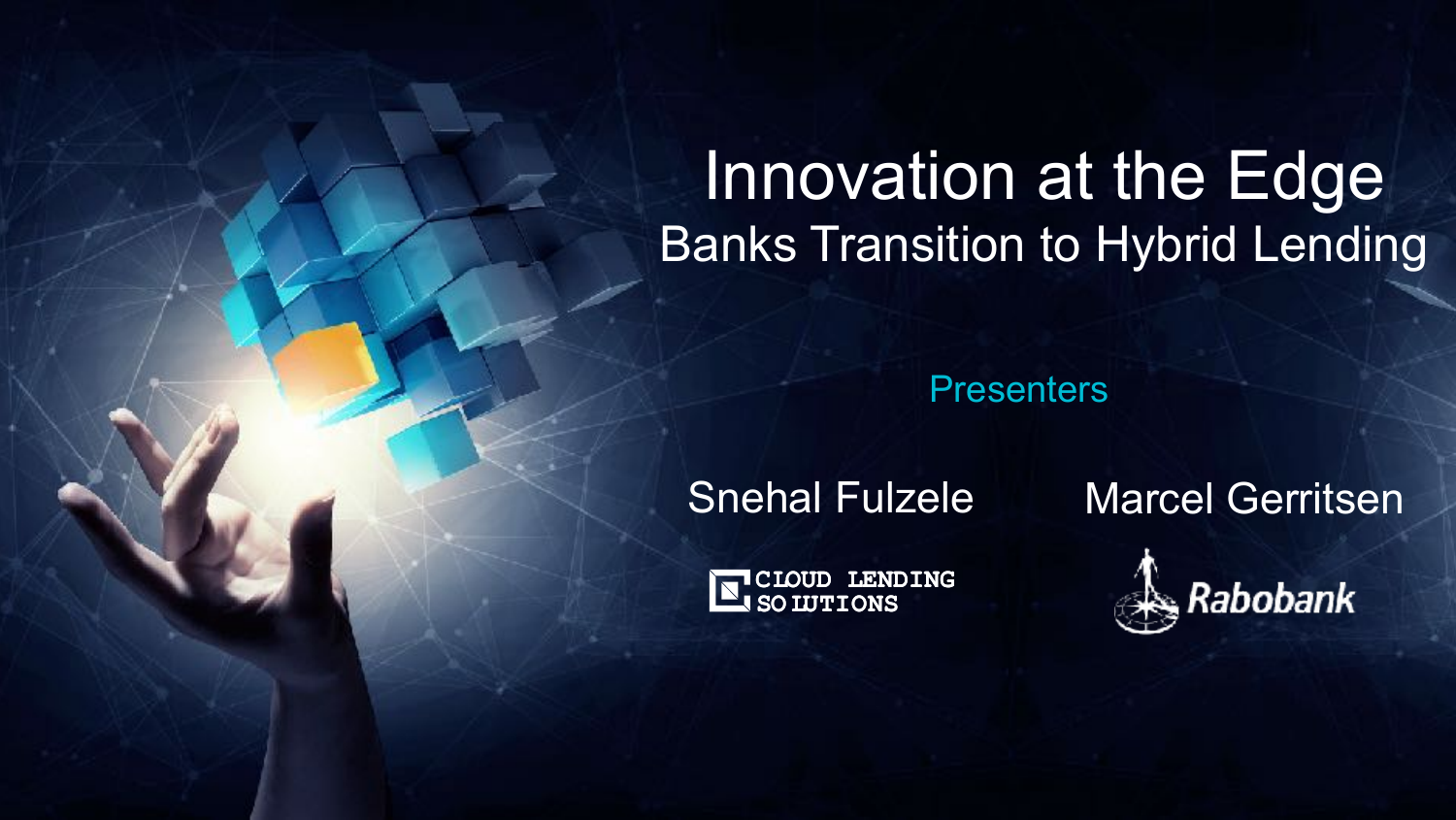### THE VISION - TRANSFORMATION FROM A BANK TO A PLATFORM



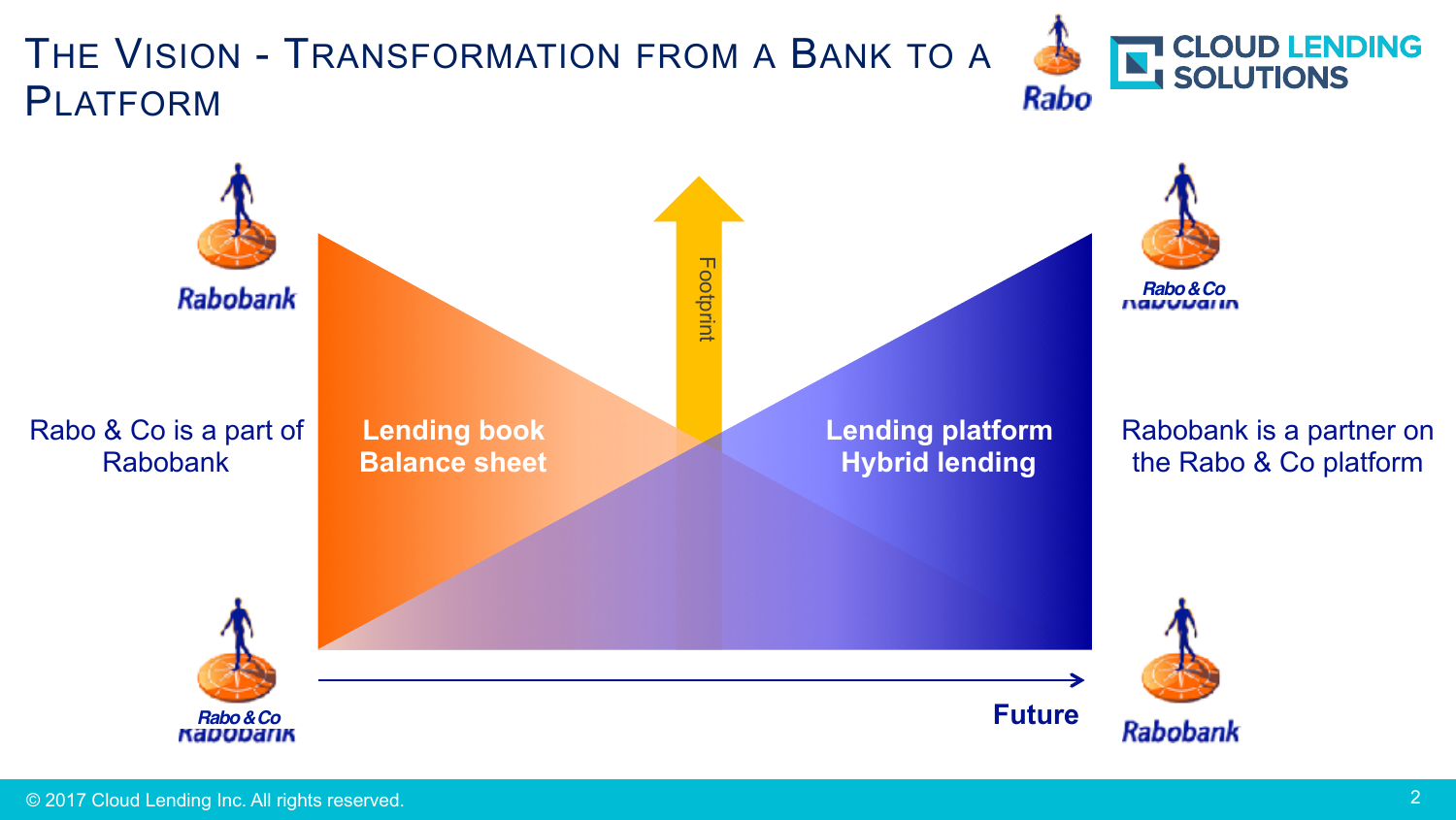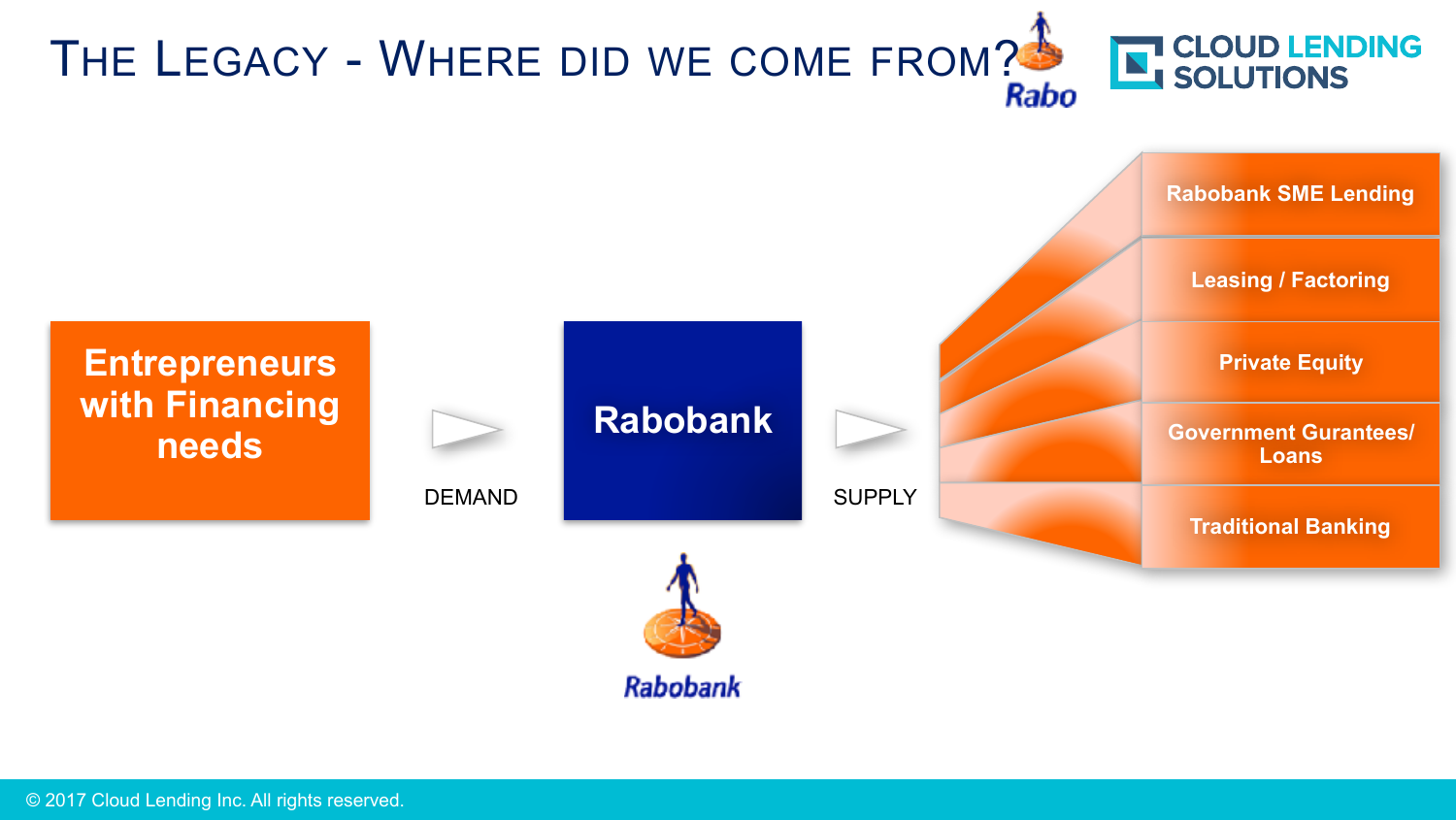## THE FUTURE - WHERE ARE WE GOING?



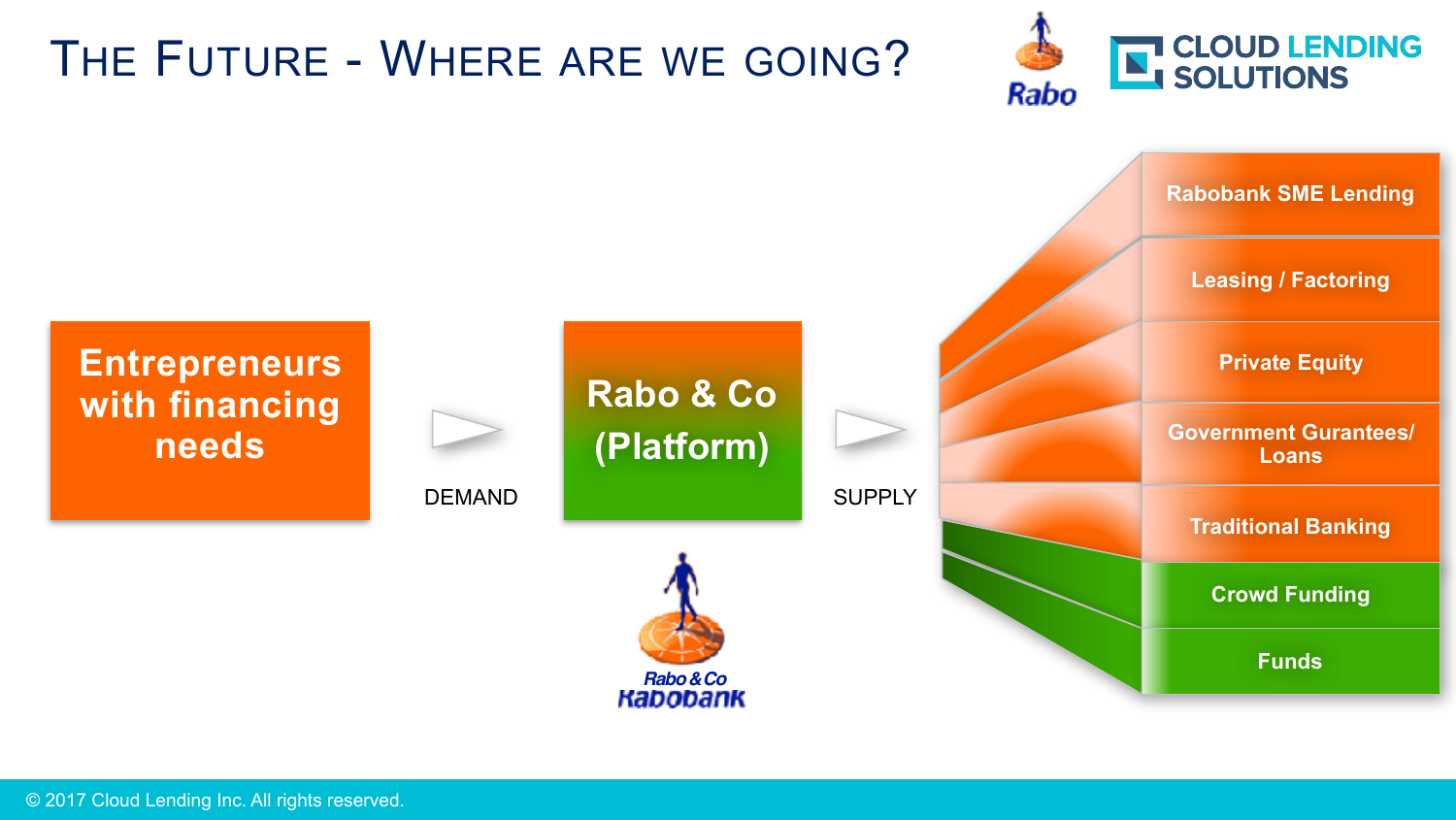#### The Execution – How are we doing it?



**Go Big** Full blown lending platform controlled and owned by the bank.

**3**

**Trial & Learn** Learn and adapt. Adjust metrics and refine workflows and process



**Buy In** Obtain Buy-in from executives and leaders looking to transform the organization

**4**

#### **Champion**

Identify internal champions and teams

**1**